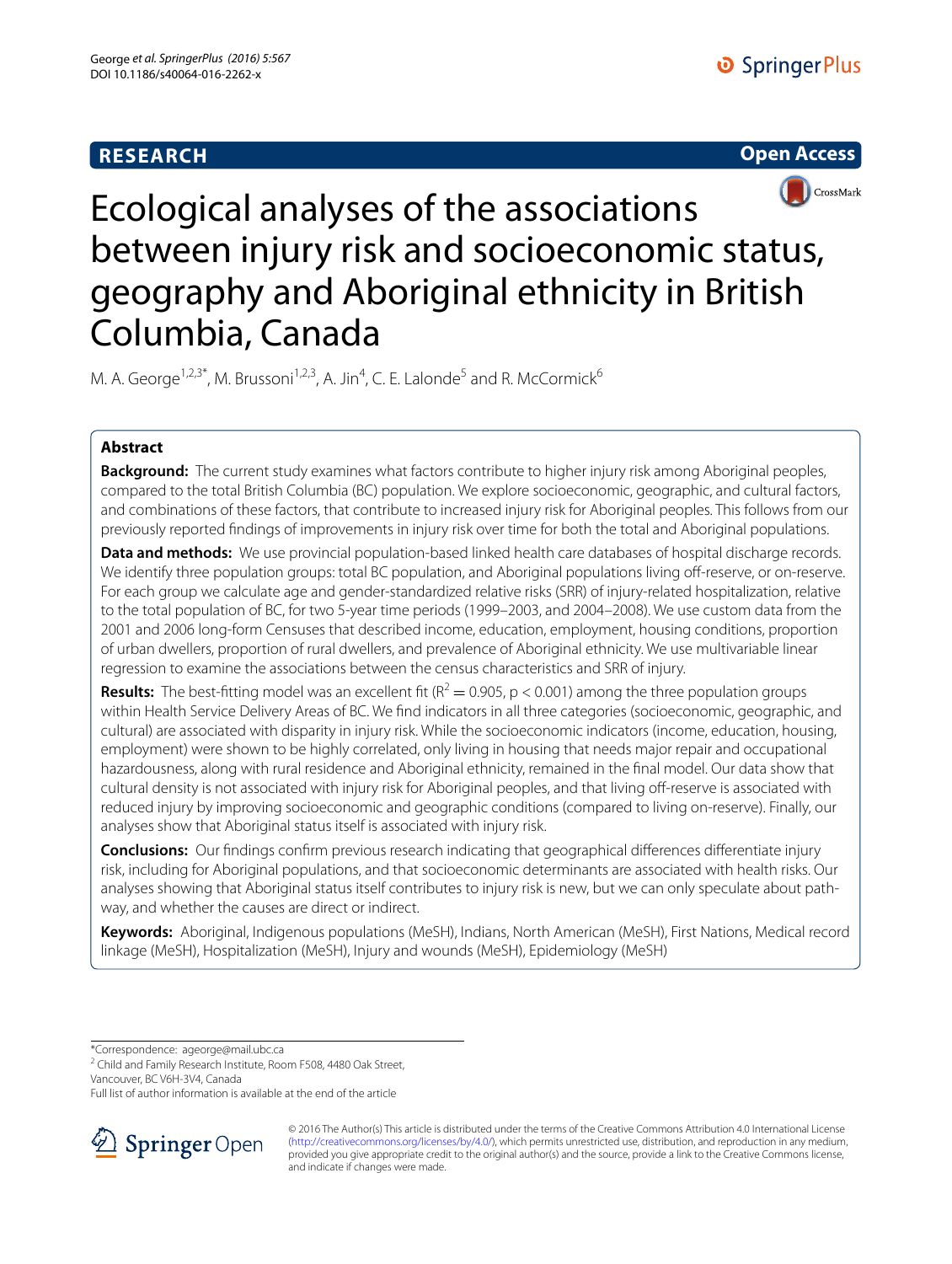#### **Background**

Indigenous peoples are among the poorest, least educated and least healthy of Canadians (Kolahdooz et al. [2015](#page-8-0); CCPA [2010;](#page-7-0) Adelson [2005](#page-7-1); RCAP [1996\)](#page-8-1). Improving the health of Indigenous Canadians is a critical but complex challenge (Stephens et al. [2005](#page-8-2)).

Internationally, evidence suggests an association between health disparities and social determinants of health (WHO [2011;](#page-8-3) Marmot and Wilkinson [2005](#page-8-4)). Income inequality has been well-documented as a determinant of poor health (Coburn [2004](#page-7-2); Lynch et al. [2004a](#page-8-5), [b;](#page-8-6) Ross et al. [2000;](#page-8-7) Kosteniuk and Dickinson [2003](#page-8-8); Wilkinson [1996](#page-8-9); Kawachi et al. [1997\)](#page-8-10). Increasing income will reduce barriers to accessing resources, including adequate food and health care for the most disadvantaged, yet may not be sufficient in reducing health inequalities (House and Williams [2003](#page-8-11)).

Income disparities are a product of national and regional background and historical factors (Lynch [2003](#page-8-12)). Every nation has its own social, political and economic history that contributes to its inequalities in both income and health, with organizational and political structure, and social positioning within that structure, being potential causal pathways to health status (Ross et al. [2006\)](#page-8-13).

Health outcomes are tied to social positioning, so that those in the lowest categories of income, when comparing states or countries, are less healthy than those in the next lowest category, and so on up to the highest income categories (Ross et al. [2006\)](#page-8-13). In the United States (US), it has been shown that this is case for both within and between White and African American populations. Within each income category, Whites have better health than African American people, yet the socioeconomic status (SES) difference within each racial group is larger than the differences among groups (House and Williams [2003](#page-8-11)). Importantly, when SES is controlled in statistical models, an independent effect of race has been observed, so that at every income level, African-American populations have lower levels than Whites for life expectancy, and infant mortality (House and Williams [2003](#page-8-11)). Kawachi et al. ([2005](#page-8-14)) argue that historical, political and ideological barriers in the US have hindered analyses of race and class as co-determinants of health, and that race is not merely a proxy for socioeconomic determinants.

Previously, we reported disparities in injury risk between Aboriginal and total British Columbia (BC) populations for all injuries, and that time trends indicated a narrowing gap for all injuries combined (George et al. [2015a;](#page-7-3) Jin et al. [2015a\)](#page-8-15), including among children and youth under age 25 (George et al. [2015b](#page-8-16)). By category of injury, the gap risk has narrowed for unintentional falls (Jin et al. [2015b](#page-8-17)) but not for iatrogenic injuries (medical/ surgical mishaps) (Jin et al. [2016\)](#page-8-18). Within the Aboriginal populations in BC, results indicated that living in remote areas and not having completed high school were associated with increased risk of injury (Brussoni et al. [2014](#page-7-4)) and that risk varied according to economic conditions for workplace injuries (Jin et al. [2014](#page-8-19)).

In the current study, we investigate socioeconomic, geographic, and cultural factors, as well as combinations of these factors that contribute to increased risk of injury for Aboriginal peoples, compared to the general population.

#### **Methods**

The University of British Columbia Behavioural Research Ethics Board reviewed and approved our methods (BREB file H06-80585). The Data Stewards representing the BC Ministry of Health and the BC Vital Statistics Agency approved the data access requests. We used existing databases, permanently linked by British Columbia Personal Health Number, maintained by Population Data BC (Canadian Institute for Health Information [2012;](#page-7-5) British Columbia Ministry of Health. MSP [2012;](#page-7-5) British Columbia Vital Statistics Agency. Births [2011a;](#page-7-6) Deaths [2011b](#page-7-7)). Population Data BC rendered the client records anonymous before our analysis.

#### **Population counts**

For purposes of calculating denominator populations for injury hospitalization rates, we used the registration and premium billing files (British Columbia Ministry of Health. MSP [2012\)](#page-7-8) of the Medical Services Plan of BC (MSP, the province's universal health care insurance program) as a population registry, counting the total resident population of BC at the mid-points of fiscal years 1998– 1999 through 2008–2009. Within this population, we defined as "Aboriginal" any person with: (a) membership in MSP Premium Group 21 (indicating insurance premiums paid by First Nations and Inuit Health Program, Health Canada, for reason of Indian status, as defined by the Indian Act of Canada), or (b) one or both parents with Indian status or resident on an Indian Reserve, as indicated on the linked Vital Statistics birth record (British Columbia Vital Statistics Agency. Births [2011a\)](#page-7-6), or (c) Indian status or resident of an Indian Reserve, as indicated on the linked Vital Statistics death record (British Columbia Vital Statistics Agency. Deaths [2011b\)](#page-7-7). We previously described this method, and discussed the quality of the population registry, and validity and limitations of the Aboriginal identification (George et al. [2015a;](#page-7-3) Jin et al. [2015a](#page-8-15)).

Within the population registry, we classified as "onreserve" those Aboriginal people residing in a postal code area associated with an Indian reserve or settlement recognized by Statistics Canada and the federal Department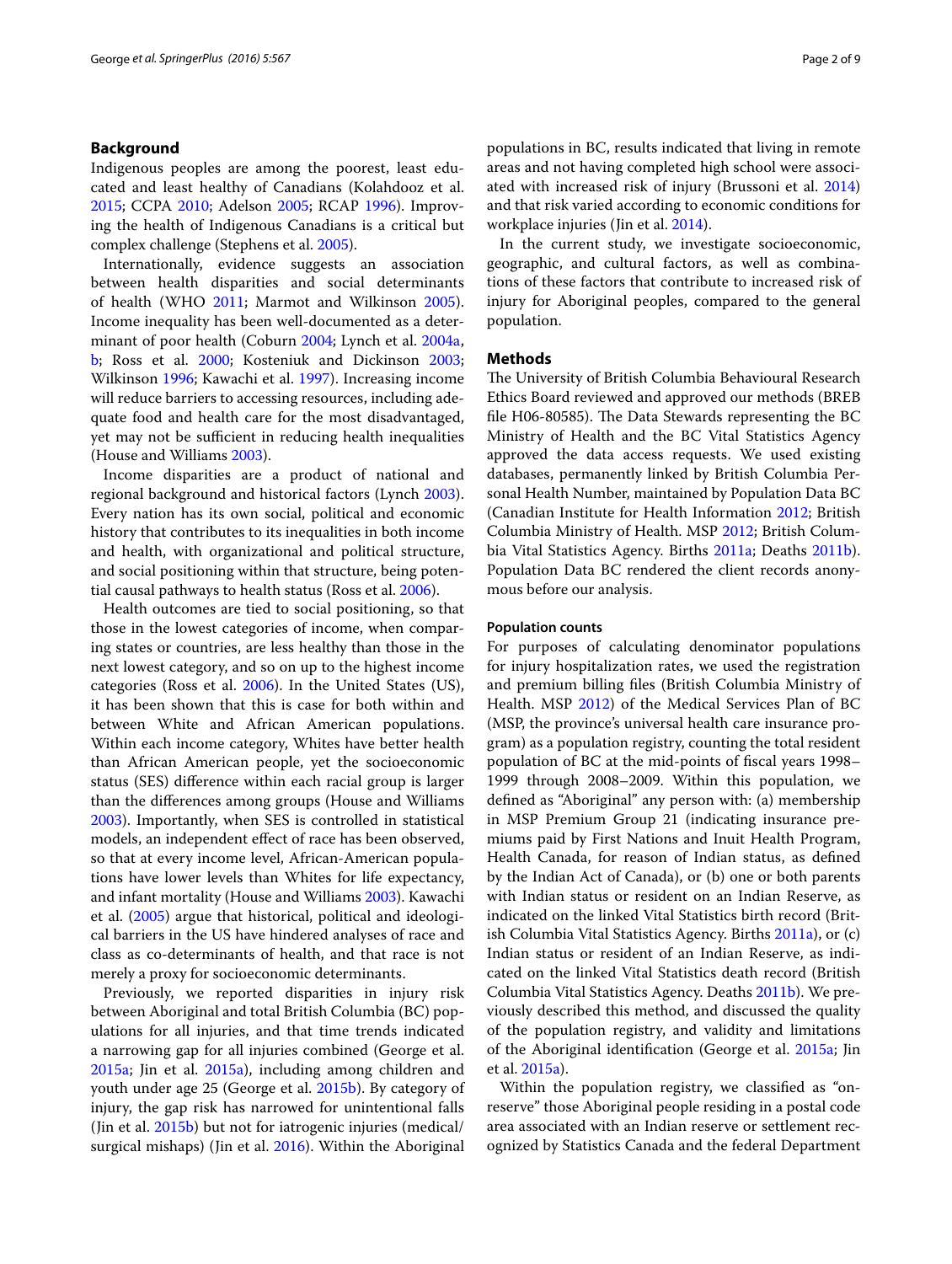of Aboriginal Affairs and Northern Development. We classified all other Aboriginal people as "off-reserve".

There are sixteen Health Service Delivery Areas (HSDAs) in BC. We tabulated population counts by calendar year (three quarters of the starting fiscal year plus one quarter of the ending fiscal year), gender, 5-year age group, Aboriginal status, community, reserve residence, and HSDA.

## **Hospitalization counts**

 We tabulated counts of hospital separations (Canadian Institute for Health Information [2012](#page-7-5)) among residents of BC, occurring from January 1, 1999 through December 31, 2008. We considered a hospitalization as "due to injury" if the level of care was "acute" or "rehabilitation", and the Most Responsible Diagnosis on the discharge record was an International Classification of Diseases Revision 9 ("ICD-9") numeric code in the range 800 through 999, or an International Classification of Diseases Revision 10 ("ICD-10") code in the range S00 through T98.

Linking individual hospitalization records to the population registry, we tabulated counts of hospitalizations due to injury by calendar year, gender, 5-year age group, Aboriginal status, reserve residence, and HSDA.

#### **Risk of hospitalization**

As in previously reported analyses (Brussoni et al. [2014](#page-7-4), [2016](#page-7-9); Jin et al. [2014](#page-8-19), [2015a](#page-8-15), [b;](#page-8-17) George et al. [2015a,](#page-7-3) [b](#page-8-16)), we calculated standardized relative risk (SRR) of hospitalization relative to the risk of hospitalization in the reference population (the total population of BC) using the method of indirect standardization (Kahn and Sempos [1989](#page-8-20)), standardizing by gender and 5-year age group. The SRR is analogous to the Standardized Mortality Ratio (if death is the event counted), and could also be called the Standardized Incidence Ratio.

#### **Predictors of risk**

We studied risk markers for hospitalization due to injury, using an ecological approach, where the unit of observation was the HSDA ( $n = 16$ ) subdivided into three population groups (total population, Aboriginal off-reserve, and Aboriginal on-reserve) and two time periods (1999– 2003, and 2004–2008). Two of the 16 HSDAs contained no Indian reserves, so the total number of observation units was 92 [14 HSDAs  $\times$  3 populations plus 2 time periods  $\times$  2( $\times$ 2)]. The total population includes the two Aboriginal subpopulations, but we corrected the effect by including the proportion of the population who are Aboriginal as an independent variable in the multivariable analysis (see below). As hypothesized risk markers, we selected socio-economic, housing, and geographic Aboriginal Affairs and Northern Development Canada. We previously published definitions and reasons for selection of the markers (Brussoni et al. [2014](#page-7-4), [2016;](#page-7-9) Jin et al. [2014](#page-8-19), [2015a,](#page-8-15) [b;](#page-8-17) George et al. [2015a](#page-7-3), [b](#page-8-16)). From the 2001 and the 2006 long form Censuses of

Canada, we measured the following hypothesized socioeconomic markers of injury risk, for each HSDA subpopulation: (1) Total (annual) Income per capita, (2) Community Well-Being Income Score (i.e., total annual income per capita, logarithmically scaled) (Penney et al.  $2012$ ), (3) proportion of population, age  $25+$  years with at least a high school completion certificate, (4) proportion of population, age  $25+$  years with university degree, bachelors or higher, (5) average population per room (an index of the degree of crowding in the population's housing), (6) proportion of the population living in a dwelling in need of major repair, (7) proportion of population, age 25+ years, in the labour force, (8) proportion of population, age 25+ years, employed (for pay), (9) proportion of population who identified themselves as "an Aboriginal person, that is, North American Indian, Métis or Inuit (Eskimo)", (10) proportion of population who gave only one response to the ethnic origin question, and it was a group that could be classified as North American Indian, (11) proportion of the HSDA's population classified as "urban" (residing in a population centre with 100,000 or more persons), and (12) proportion of the HSDA's population classified as "rural" (residing in a population centre with fewer than 1000 persons, or in an area with population density <400 persons per  $\text{km}^2$ ).

We obtained the housing indicators (5 and 6 above) by requesting a custom tabulation that linked dwellings to individuals in a relational database, with the universe of individuals as the index file, and the universe of dwellings as the keyed look-up table. Each dwelling is represented in the population statistics as many times as it has occupants. The housing indicators are weighted by population, not by number of dwellings, thus these indicators represent the living conditions of the population.

We calculated the following work-related statistics of injury risk, relative to the population of BC: (13) relative risk of work injury compensation claim, expected from occupational categories, and (14) relative risk of work injury compensation claim, expected from industry categories. We defined these two markers as in a previous report focused on worker compensation injuries. These two markers summarize the hazardousness of the distribution of the labour force among occupational and industrial categories. We also created four interaction variables, calculated as each of the employmentrelated risk markers (13 and 14 above) multiplied by the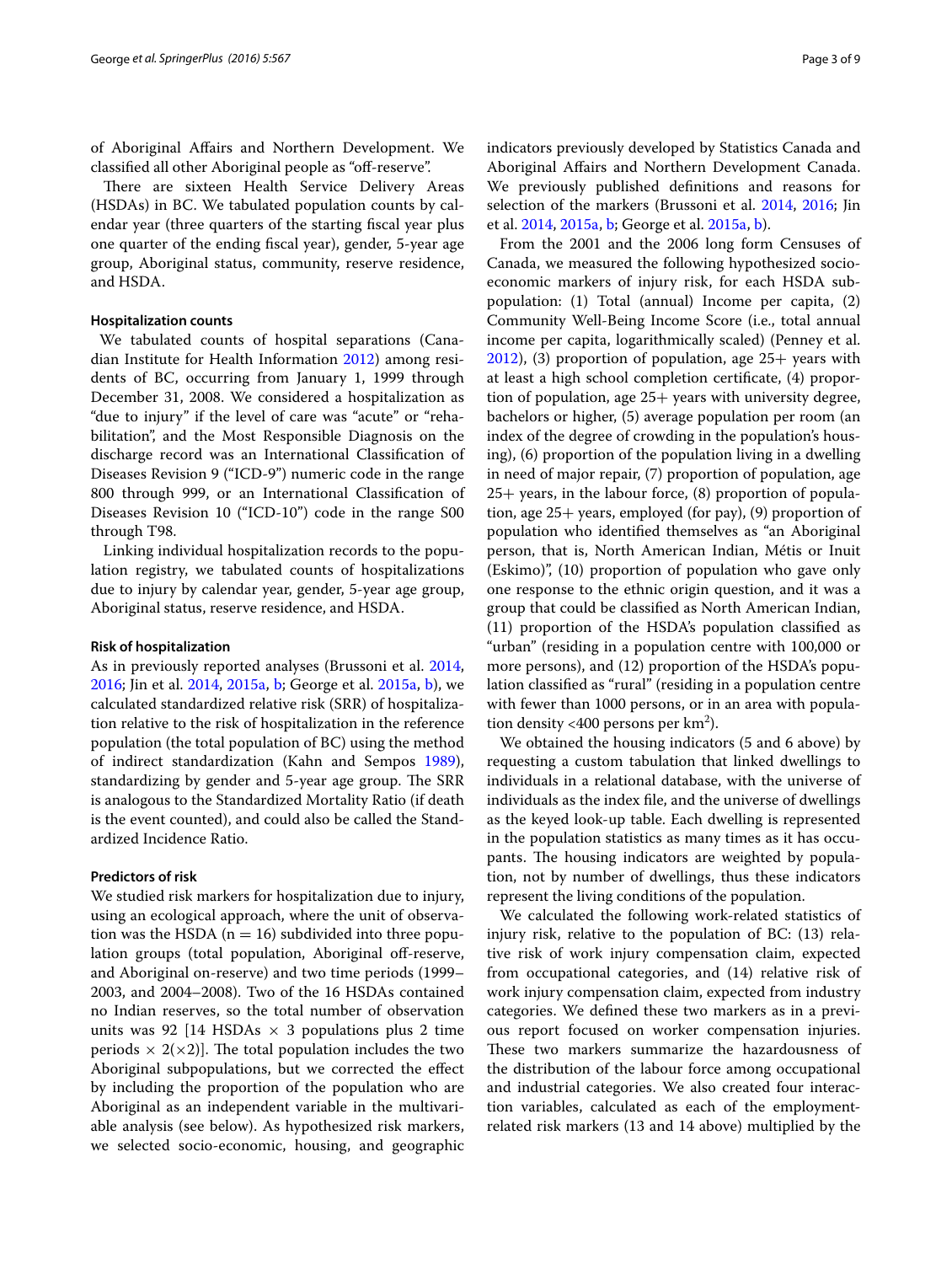proportion of the population who were employed, and by the proportion who were in the labour force.

#### **Ecological analysis**

For each HSDA sub-population, we calculated the age and gender standardized SRR of hospitalization due to injury during the period 1999 through 2003 (a 5-year period centred about the Census year 2001) and during the period 2004 through 2008 (centred about the Census year 2006), relative to the total population of BC during the same time period. The distribution of the SRRs was approximately normal (Kolmogorov–Smirnov statistic 0.058, df = 92,  $p = 0.200$ , Shapiro–Wilk statistic 0.972,  $df = 92$ ,  $p = 0.044$ ); therefore we started with SRR untransformed as the dependent (Y) variable for regression analysis.

We tested hypotheses of association by performing least-squares linear regressions. We tested census year, hypothesized socio-economic, work-related and geographic markers, in turn as the single independent variable. Variables that had statistically significant association  $(p < 0.05)$  with SRR of worker compensation injury in univariate analysis were included in subsequent multivariable regression analysis. Beginning with the variable most strongly correlated with SRR (largest coefficient of determination  $\mathbb{R}^2$  in the univariate analysis), but excluding the Aboriginal identity and North American Indian ethnic origin variables), we used stepwise forwards addition of variables to arrive at the best-fitting multivariable model. At each step, the variable with the largest *p* value >0.05 was eliminated. Addition and elimination stopped when all independent variables had regression coefficients significantly different from zero ( $p < 0.05$ ) and the list of candidate variables was exhausted. At that point we introduced the ethnicity variables, and determined the best-fitting model that also included ethnicity. In the final model, we tested the normality of the distribution of the standardized residuals by the Kolmogorov–Smirnov and Shapiro–Wilk statistics, and we verified homoscedasticity by scatter-plotting the standardized residuals against the regression-predicted values of SRR.

The regression coefficient ("B") of each independent variable represents the change in the dependent variable SRR that is associated with a unit change in the independent variable. The absolute change in SRR associated with a change of one standard deviation (SD) in the independent variable is calculated as  $B \times SD$ . Repeating the calculation with the lower and upper 95 % confidence limits of B gives the confidence limits of the change in SRR.

Given that the regression was weighted by population, and the Aboriginal off-reserve and Aboriginal on-reserve population units were much smaller than the total

populations of HSDAs, it was necessary to verify that the step-wise regression procedure had indeed produced a model representative of the experience of the Aboriginal populations. This was done by using the final regression model as a risk prediction calculator, then comparing the predicted disparities of injury SRR among the three population groups (total population, Aboriginal off-reserve, and Aboriginal on-reserve) to the observed disparities among the three groups (with all HSDAs combined).

#### **Results**

Table [1](#page-4-0) provides descriptive data for each variable, by two time periods, for the three populations: total BC, Aboriginal living off-reserve, and Aboriginal living onreserve. In both time periods (1999–2003 and 2004– 2008) the total population's SRR of injury is one, because SRR is relative to the total population of BC *during the same period*. This removes the effect of the secular trend of declining injury risk in BC (George et al. [2015a](#page-7-3); Jin et al. [2015a](#page-8-15)).

By 2006, 4.8 % of the 4.1 million total BC population identified as being Aboriginal, with 3.6 % living offreserve and 1.2 % living on-reserve. Per capita income and education achievement were both higher for the total BC population than for the Aboriginal population, and within the latter, for those living off-reserve compared to living on-reserve. Housing conditions were less favourable for Aboriginal peoples compared to the total BC population when measured by the proportion of people living in one house and for houses needing major repair.

A higher proportion of the total BC population lived in large urban centres, compared to Aboriginal peoples. Higher proportions of the Aboriginal populations living off-reserve lived in large urban centres than those living on-reserve.

Aboriginal peoples living off-reserve had the highest participation rate in the labour force, followed by the total BC population, and the Aboriginal population living on-reserve. Compared to the total BC population, employment-related injury risk was higher for Aboriginal peoples, measured by proportions of the labour force working in occupations or working in industries with increased risk of compensation claims.

Table [2](#page-5-0) shows results from linear regression models testing one independent (X) variable as a predictor of injury SRR (the Y variable). As expected, most of the hypothesized predictor variables were statistically significantly associated with injury risk, and were retained for subsequent step-wise multivariable analysis.

Table [3](#page-6-0) shows the best-fitting regression model with multiple independent (X) variables. The best-fitting model was an excellent fit, explaining 90.5 % of the variance in injury risk among population groups within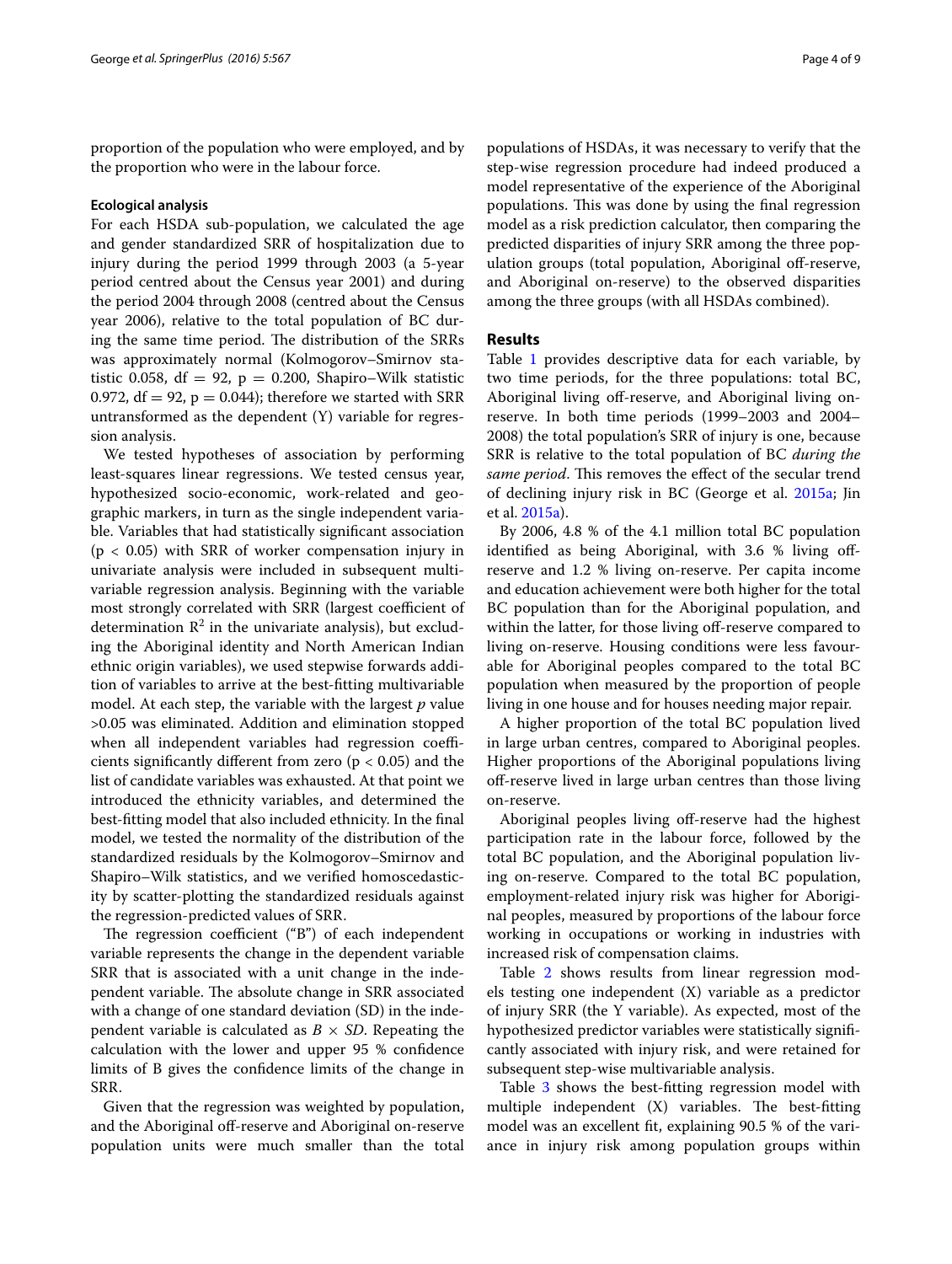# <span id="page-4-0"></span>**Table 1 Descriptive profile of three population groups in British Columbia**

| Variable description                                                     | Period              | Population           |                                                               |          |  |  |  |
|--------------------------------------------------------------------------|---------------------|----------------------|---------------------------------------------------------------|----------|--|--|--|
|                                                                          |                     |                      | Total population Off-reserve Aboriginal On-reserve Aboriginal |          |  |  |  |
| Age and gender-standardized relative risk of hospital separation         | 1999-2003 1         |                      | 2.43                                                          | 2.91     |  |  |  |
| due to all injury                                                        | 2004-2008           | $\overline{1}$       | 2.38                                                          | 2.77     |  |  |  |
| Person-years of observation                                              |                     | 1999-2003 20,663,214 | 363,704                                                       | 301,529  |  |  |  |
|                                                                          |                     | 2004-2008 21,916,203 | 431,968                                                       | 308,371  |  |  |  |
| Mean annual person count                                                 | 1999-2003 4,132,643 |                      | 72,741                                                        | 60,306   |  |  |  |
|                                                                          | 2004-2008           | 4,383,241            | 86,394                                                        | 61,674   |  |  |  |
| Census total population                                                  | 2001                | 3,868,875            | 123,640                                                       | 46,385   |  |  |  |
|                                                                          | 2006                | 4,074,380            | 145,020                                                       | 51,060   |  |  |  |
| Total income per capita                                                  | 2001                | \$22,890             | \$13,357                                                      | \$9994   |  |  |  |
|                                                                          | 2006                | \$27,370             | \$16,619                                                      | \$10,797 |  |  |  |
| CWB income score                                                         | 2001                | 81.4                 | 63.4                                                          | 53.7     |  |  |  |
|                                                                          | 2006                | 87.3                 | 70.7                                                          | 56.3     |  |  |  |
| Proportion of population, age 25+ years with at least a high             | 2001                | 0.720                | 0.590                                                         | 0.496    |  |  |  |
| school certificate                                                       | 2006                | 0.834                | 0.716                                                         | 0.530    |  |  |  |
| Proportion of population, age 25+ years with university degree,          | 2001                | 0.161                | 0.049                                                         | 0.020    |  |  |  |
| bachelors or higher                                                      | 2006                | 0.217                | 0.079                                                         | 0.035    |  |  |  |
| Average number of persons per room                                       | 2001                | 0.478                | 0.547                                                         | 0.683    |  |  |  |
|                                                                          | 2006                | 0.471                | 0.522                                                         | 0.677    |  |  |  |
| Proportion of population residing in dwelling requiring major            | 2001                | 0.083                | 0.159                                                         | 0.343    |  |  |  |
| repairs                                                                  | 2006                | 0.074                | 0.149                                                         | 0.390    |  |  |  |
| Proportion of population, age 25+ years, labour force participation 2001 |                     | 0.658                | 0.677                                                         | 0.641    |  |  |  |
|                                                                          | 2006                | 0.658                | 0.701                                                         | 0.616    |  |  |  |
| Proportion of population, age 25+ years, employed                        | 2001                | 0.611                | 0.549                                                         | 0.470    |  |  |  |
|                                                                          | 2006                | 0.624                | 0.626                                                         | 0.476    |  |  |  |
| Risk of work injury claim, relative to BC pop 2006, expected from        | 2001                | 0.992                | 1.161                                                         | 1.127    |  |  |  |
| occupation, labour force aged 15+ years                                  | 2006                | 1.000                | 1.191                                                         | 1.143    |  |  |  |
| Risk of work injury claim, relative to BC pop 2006, expected from        | 2001                | 1.008                | 1.094                                                         | 1.077    |  |  |  |
| industry, labour force aged 15+ years                                    | 2006                | 1.000                | 1.107                                                         | 1.086    |  |  |  |
| Proportion of population, Aboriginal identity                            | 2001                | 0.044                | 1.000                                                         | 1.000    |  |  |  |
|                                                                          | 2006                | 0.048                | 1.000                                                         | 1.000    |  |  |  |
| Proportion of population, North American Indian single response          | 2001                | 0.031                | 0.600                                                         | 0.950    |  |  |  |
|                                                                          | 2006                | 0.032                | 0.554                                                         | 0.965    |  |  |  |
| Proportion of HSDA population residing in large urban population         | 2001                | 0.608                | 0.375                                                         | 0.216    |  |  |  |
| centre                                                                   | 2006                | 0.616                | 0.371                                                         | 0.216    |  |  |  |
| Proportion of HSDA population residing in rural area                     | 2001                | 0.145                | 0.231                                                         | 0.292    |  |  |  |
|                                                                          | 2006                | 0.142                | 0.232                                                         | 0.290    |  |  |  |

HSDAs ( $\mathbb{R}^2 = 0.905$ , p < 0.001). The standardized residuals appeared to be normally distributed (Kolmogorov– Smirnov statistic 0.075,  $df = 92$ ,  $p = 0.200$ ; Shapiro–Wilk statistic 0.990, df = 92, p = 0.699).

The best-fitting model retained the following variables as independent, statistically significant predictors of injury risk: (1) population proportion residing in a house needing major repairs: one standard deviation increase (0.116) was associated with absolute increase of 0.205 in the SRR of injury ( $p = 0.002$ ); (2) population proportion residing in a rural area: one standard deviation increase (0.153) was associated with absolute increase of 0.146 in the SRR of injury ( $p < 0.001$ ); (3) hazardousness of the labour force distribution among occupations: one standard deviation increase (0.146) was associated with absolute increase of 0.052 in the SRR of injury ( $p = 0.016$ ); (4) population proportion self-identifying as Aboriginal: one standard deviation increase (0.447) was associated with absolute increase of 0.523 in the SRR of injury ( $p < 0.001$ ).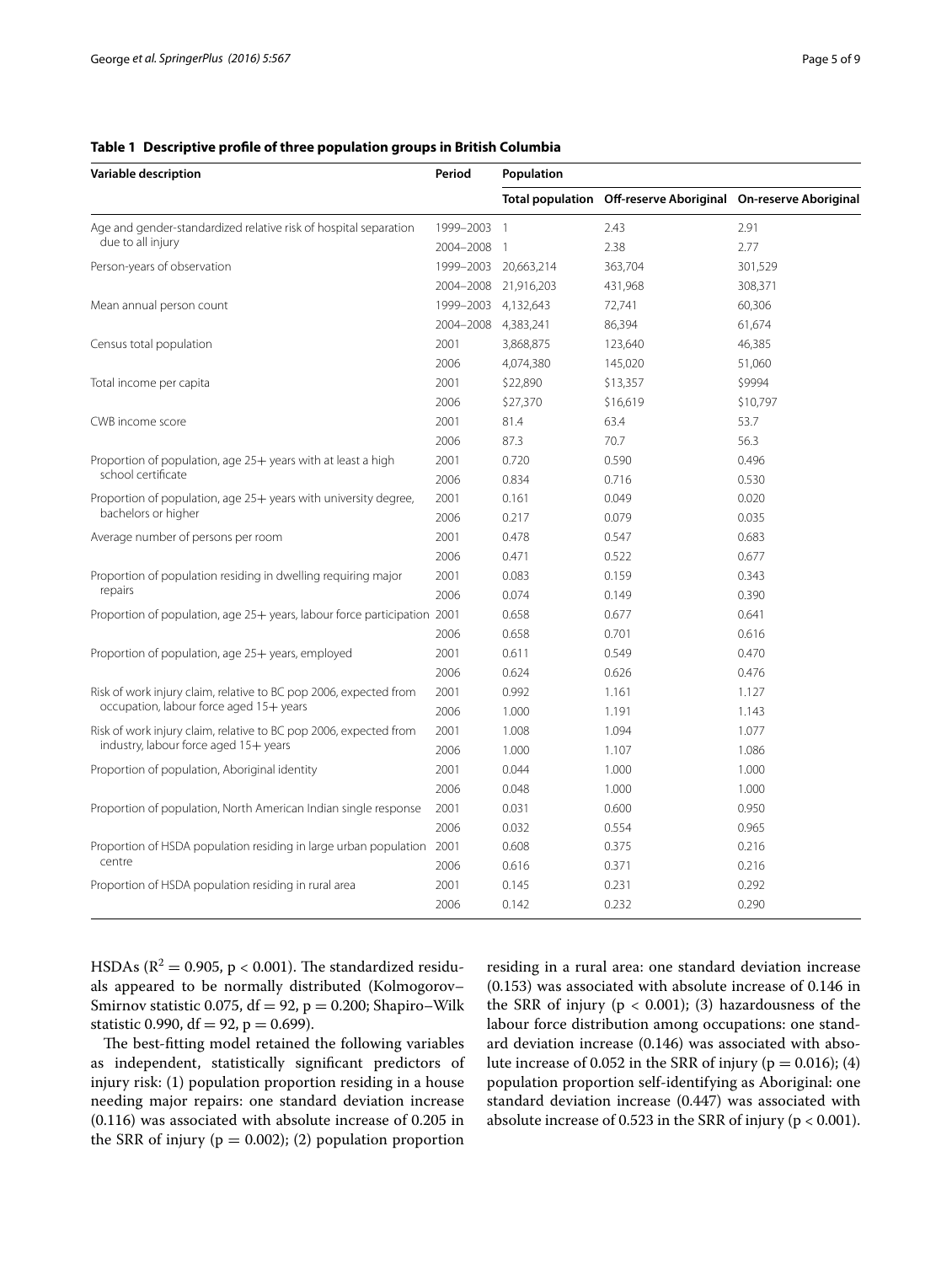| X variable                                                                       | Min   | Max   | Mean <sup>#</sup> | $SD^*$ | N  | $R^2$ | $B^{\$}$ | SE <sup>¶</sup> | $p^{\prime\prime}$ | SRR change<br>per SD** | $L95CL$ <sup>++</sup> | U95CL#   |
|----------------------------------------------------------------------------------|-------|-------|-------------------|--------|----|-------|----------|-----------------|--------------------|------------------------|-----------------------|----------|
| Regression <sup>†</sup> statistics from models with one independent (X) variable |       |       |                   |        |    |       |          |                 |                    |                        |                       |          |
| Census                                                                           | 2001  | 2006  | 2003.5            | 2.5    | 92 | 0.000 | $-0.001$ | 0.016           | 0.946              | $-0.003$               | $-0.084$              | 0.079    |
| Income per capital                                                               | 7.7   | 36.0  | 17.1              | 6.4    | 92 | 0.296 | $-0.050$ | 0.008           | 0.000              | $-0.318$               | $-0.420$              | $-0.215$ |
| Income score                                                                     | 45.1  | 96.5  | 69.5              | 12.4   | 92 | 0.403 | $-0.039$ | 0.005           | 0.000              | $-0.488$               | $-0.613$              | $-0.364$ |
| High school                                                                      | 0.315 | 0.907 | 0.650             | 0.132  | 92 | 0.345 | $-2.787$ | 0.405           | 0.000              | $-0.369$               | $-0.476$              | $-0.263$ |
| University degree                                                                | 0.000 | 0.364 | 0.084             | 0.076  | 92 | 0.400 | $-2.816$ | 0.363           | 0.000              | $-0.213$               | $-0.268$              | $-0.158$ |
| Population per room                                                              | 0.403 | 0.812 | 0.549             | 0.097  | 92 | 0.000 | 0.029    | 0.792           | 0.971              | 0.003                  | $-0.150$              | 0.156    |
| House needs major repairs                                                        | 0.050 | 0.478 | 0.186             | 0.116  | 92 | 0.591 | 7.215    | 0.633           | 0.000              | 0.838                  | 0.691                 | 0.984    |
| Labour force                                                                     | 0.515 | 0.771 | 0.664             | 0.053  | 92 | 0.004 | $-0.604$ | 1.062           | 0.571              | $-0.032$               | $-0.145$              | 0.080    |
| Employed                                                                         | 0.380 | 0.734 | 0.572             | 0.083  | 92 | 0.218 | $-4.226$ | 0.844           | 0.000              | $-0.352$               | $-0.491$              | $-0.212$ |
| Occupation risk                                                                  | 0.805 | 1.446 | 1.111             | 0.146  | 92 | 0.376 | 1.636    | 0.222           | 0.000              | 0.240                  | 0.175                 | 0.304    |
| Industry risk                                                                    | 0.687 | 1.258 | 1.064             | 0.108  | 92 | 0.305 | 1.977    | 0.314           | 0.000              | 0.214                  | 0.146                 | 0.281    |
| Occupation risk employed                                                         | 0.350 | 0.934 | 0.635             | 0.126  | 92 | 0.130 | 1.526    | 0.416           | 0.000              | 0.192                  | 0.088                 | 0.295    |
| Industry risk employed                                                           | 0.299 | 0.826 | 0.609             | 0.113  | 92 | 0.049 | 1.186    | 0.552           | 0.034              | 0.134                  | 0.010                 | 0.257    |
| Occupation risk labour force                                                     | 0.510 | 1.055 | 0.739             | 0.124  | 92 | 0.306 | 2.064    | 0.328           | 0.000              | 0.255                  | 0.175                 | 0.336    |
| Industry risk labour force                                                       | 0.448 | 0.900 | 0.708             | 0.102  | 92 | 0.220 | 2.236    | 0.444           | 0.000              | 0.228                  | 0.138                 | 0.318    |
| Urban                                                                            | 0.000 | 1.000 | 0.386             | 0.416  | 92 | 0.449 | $-0.658$ | 0.077           | 0.000              | $-0.274$               | $-0.337$              | $-0.210$ |
| Rural                                                                            | 0.000 | 0.446 | 0.228             | 0.153  | 92 | 0.482 | 1.889    | 0.207           | 0.000              | 0.289                  | 0.226                 | 0.351    |
| Aboriginal                                                                       | 0.007 | 1.010 | 0.676             | 0.447  | 92 | 0.690 | 1.853    | 0.131           | 0.000              | 0.829                  | 0.712                 | 0.945    |
| North American Indian                                                            | 0.004 | 0.992 | 0.501             | 0.377  | 92 | 0.683 | 2.336    | 0.168           | 0.000              | 0.881                  | 0.755                 | 1.006    |

<span id="page-5-0"></span>**Table 2 Ecologic analysis of risk of hospitalization due to injury among Health Service Delivery Area population groups in British Columbia, 1999–2008\***

\* Three population groups (total, Aboriginal on-reserve and Aboriginal off-reserve) divided by 16 HSDAs and 2 time periods (1998–2003 and 2004–2008)

† The dependent (Y) variable is the standardized relative risk (SRR) of hospitalization due to injury, and regression is weighted by person-years

‡ Unweighted mean and standard deviation (SD) of the independent (X) variable

 $§$  B = regression coefficient

 $9$  SE = standard error of the regression coefficient

 $\aleph p$  = probability that  $B = 0$ 

\*\* One SD change in the independent variable is associated with this absolute change in the SRR of injury. E.g., one SD change in Income Per Capita (\$6400) is associated with reduction in SRR of 0.318

†† Lower limit of the 95 % confidence interval for the Relative Risk Ratio per SD

‡‡ Upper limit of the 95 % confidence interval for the Relative Risk Ratio per SD

Table [4](#page-6-1) shows the absolute disparities between the three population groups predicted by the best-fitting multivariable regression model, combining both time periods (1999–2003 and 2004–2008). The model predicts that the Aboriginal off-reserve population will have SRR of injury 1.40 higher than the total population, and that the Aboriginal on-reserve population will have SRR of injury 1.82 higher than the total population. These predictions are very close to the observed disparities shown in Table [1:](#page-4-0) the Aboriginal off-reserve population had SRR 1.43 (i.e., 2.43 − 1) higher during the period 1999–2003, and 1.38 (i.e.,  $2.38 - 1$ ) higher during the period 2004– 2008 than did the total population (SRR  $=$  1, by definition), and the Aboriginal on-reserve population had SRR 1.91 (i.e., 2.91 − 1) higher during the period 1999–2003, and 1.77 (i.e.,  $2.77 - 1$ ) higher during the period 2004– 2008 than did the total population.

The best-fitting regression model is additive (i.e., lin-ear); therefore, Table [4](#page-6-1) also allows us to proportionately allocate the increase in SRR, according to the estimated contribution of each independent variable to the total predicted disparity. Among the Aboriginal off-reserve population, 9.5 % of the disparity with the total population (i.e., 0.133/1.396) is attributable to housing condition,  $6.0 \%$  (i.e.,  $0.084/1.396$ ) is attributable to rural residence, 4.6 % (i.e., 0.065/1.396) is attributable to occupational risk, and 79.8 % (i.e., 1.115/1.396) is attributable to Aboriginal ethnicity. Among the Aboriginal offreserve population, 28.2 % of the disparity with the total population (i.e., 0.511/1.817) is attributable to housing condition, 7.8 % is attributable to rural residence, 2.7 % is attributable to occupational risk, and 61.4 % is attributable to Aboriginal ethnicity.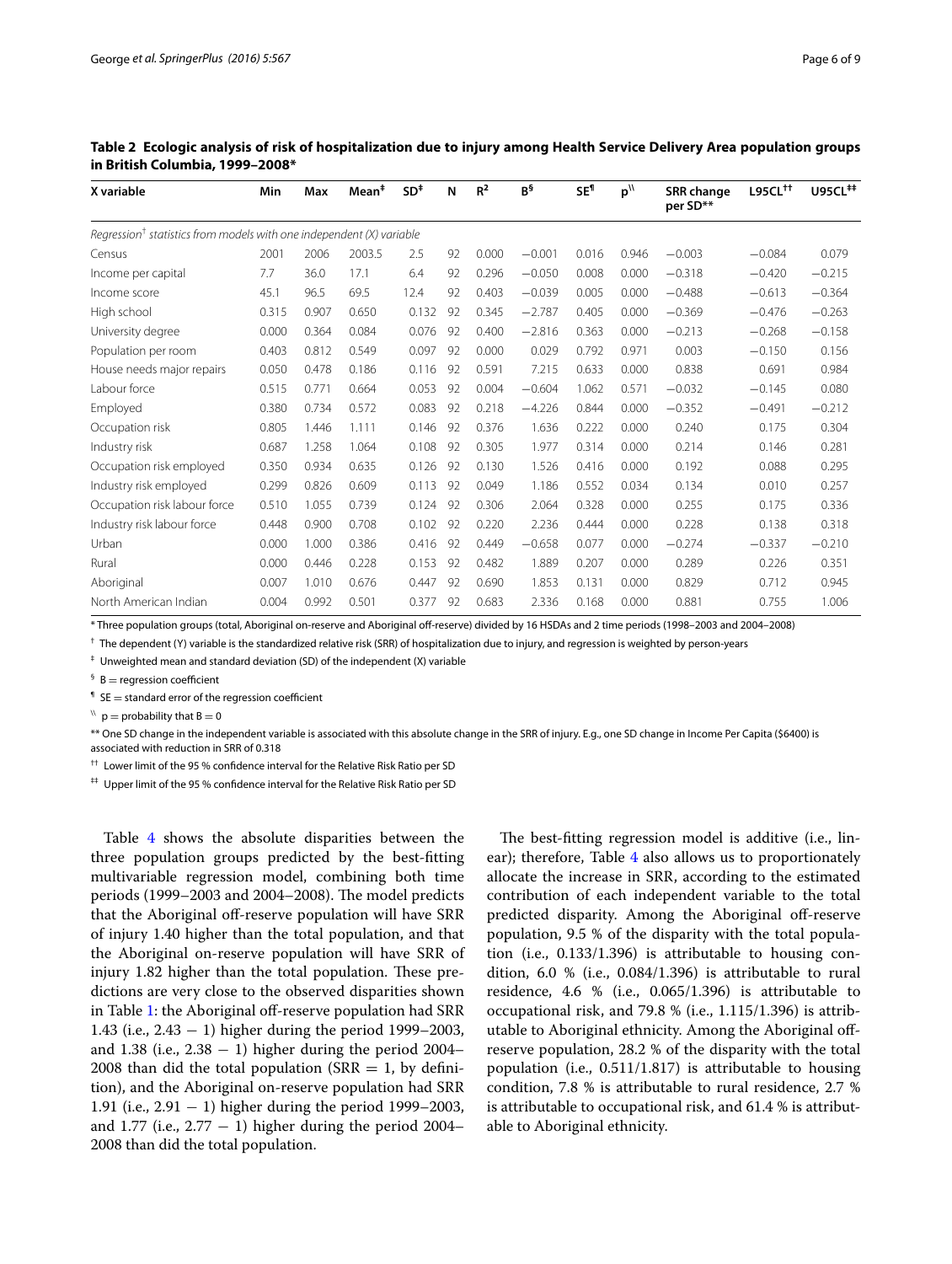## <span id="page-6-0"></span>**Table 3 Ecologic analysis of risk of hospitalization due to injury among Health Service Delivery Area population groups in British Columbia, 1999–2008\***

| X variable                                                                                         | Min   | Max    | Mean <sup>‡</sup> | $SD^*$ | N  | $B^s$ | <b>L95CL</b> | <b>U95CL</b> | $SE$ <sup>\\</sup> | $p**$ | <b>SRR</b> change<br>per SD <sup>++</sup> | $L95CL$ <sup>##</sup> | <b>U95CL##</b> |
|----------------------------------------------------------------------------------------------------|-------|--------|-------------------|--------|----|-------|--------------|--------------|--------------------|-------|-------------------------------------------|-----------------------|----------------|
| Regression <sup>†</sup> statistics from best-fitting model with multiple independent (X) variables |       |        |                   |        |    |       |              |              |                    |       |                                           |                       |                |
| (Constant)                                                                                         |       |        |                   |        | 92 | 0.321 | 0.029        | 0.614        | 0.147              | 0.032 | 0.000                                     | 0.000                 | 0.000          |
| House needs major repairs                                                                          | 0.050 | 0.478  | 0.186             | 0.116  | 92 | 1.769 | 0.661        | 2.877        | 0.557              | 0.002 | 0.205                                     | 0.077                 | 0.334          |
| Rural                                                                                              | 0.000 | 0.446  | 0.228             | 0153   | 92 | 0.954 | 0.652        | .256         | 0.152              | 0.000 | 0.146                                     | 0.100                 | 0.192          |
| Occupation risk                                                                                    | 0.805 | .446   | 1 1 1 1           | 0.146  | 92 | 0.357 | 0.067        | 0.647        | 0.146              | 0.016 | 0.052                                     | 0.010                 | 0.095          |
| Aboriginal                                                                                         | 0.007 | 1 010. | 0.676             | 0.447  | 92 | 1.169 | 0.911        | .426         | 0.129              | 0.000 | 0.523                                     | 0.408                 | 0.638          |

Multivariable model statistics: R squared  $= 0.905$ , F  $= 208.254$ , p  $= 0.000$ 

\* Three population groups (total, Aboriginal on-reserve and Aboriginal off-reserve) divided by 16 HSDAs and 2 time periods (1998–2003 and 2004–2008)

† The dependent (Y) variable is standardized relative risk (SRR) of hospitalization due to injury, and regression is weighted by person-years

‡ Unweighted mean and standard deviation (SD) of the independent (X) variable

 $§$  B = regression coefficient

¶ 95 % confidence limit for the Relative Risk Ratio per SD

 $\%$  SE = standard error of the regression coefficient

\*\*  $p =$  probability that  $B = 0$ 

†† Relative Risk Ratio per SD = exp(BxSD). One SD change in the independent variable is associated with this absolute change in the SRR of injury

‡‡ 95 % confidence limit for the Relative Risk Ratio per SD

<span id="page-6-1"></span>

|  |  | Table 4 Disparities of injury risk predicted by the best-fitting multivariable regression model |  |
|--|--|-------------------------------------------------------------------------------------------------|--|
|  |  |                                                                                                 |  |

| Variable                 |       |       | Total population Off-reserve Aboriginal |                                                                                                                                                                                         | <b>On-reserve Aboriginal</b> |      |       |       |       |      |      |
|--------------------------|-------|-------|-----------------------------------------|-----------------------------------------------------------------------------------------------------------------------------------------------------------------------------------------|------------------------------|------|-------|-------|-------|------|------|
|                          | Mean* |       |                                         | Mean* Difference <sup>†</sup> SRR change <sup>‡</sup> L95CL <sup>‡</sup> U95CL <sup>‡</sup> Mean* Difference <sup>†</sup> SRR change <sup>‡</sup> L95CL <sup>‡</sup> U95CL <sup>‡</sup> |                              |      |       |       |       |      |      |
| Need major<br>repairs    | 0.078 | 0.153 | 0.075                                   | 0.133                                                                                                                                                                                   | 0.05                         | 0.22 | 0.367 | 0.289 | 0.511 | 0.19 | 0.83 |
| Rural                    | 0.143 | 0.232 | 0.089                                   | 0.084                                                                                                                                                                                   | 0.06                         | 0.11 | 0.291 | 0.148 | 0.141 | 0.10 | 0.19 |
| Occupation risk          | 0.996 | 1.178 | 0.181                                   | 0.065                                                                                                                                                                                   | 0.01                         | 0.12 | 1.135 | 0.139 | 0.050 | 0.01 | 0.09 |
| Aboriginal               | 0.046 | .000  | 0.954                                   | 1.115                                                                                                                                                                                   | 0.87                         | .36  | 1.000 | 0.954 | 1.115 | 0.87 | 1.36 |
| Total disparity<br>(sum) |       |       |                                         | .396                                                                                                                                                                                    |                              |      |       |       | 1.817 |      |      |

\* Population-weighted mean of the x-variable, 2001 and 2006 Census, for the specified population group

† Difference between mean of the specified population group and mean of the total population

‡ Predicted absolute change in standardized relative risk of injury (calculated as B x difference), where B is the regression coefficient in the best-fitting multivariable model

Since the off-reserve and on-reserve populations both consist entirely of people who self-identify as Aboriginal, the disparity between the two populations is fully attributable to the combined effects of housing condition, rural residence and occupational risk. The largest portion [90 %, i.e., (0.511–0.133)/(1.817–1.396)] is attributable to the much worse housing conditions on-reserve.

#### **Discussion, limitations and conclusions**

Our ecological analyses examined the contributions of socioeconomic and cultural backgrounds and geography to injury risk. We have previously reported that geography is predictive of injury risk for Aboriginal populations of BC, with those living in major metropolitan areas having lower risk than those living in non-metropolitan

areas—either on- reserve or off-reserve (Brussoni et al. [2014](#page-7-4)). Our current analyses found associations with disparity of injury risk and all three categories; that is, socioeconomic, cultural, and geographic. While the socioeconomic indicators (income, education, housing, employment) have been generally known, and specifically shown in our data, to be highly correlated, only one indicator in this category—housing needs major repair—remained in the final, best-fitting model. Housing condition may be a good summary indicator of socioeconomic conditions. At the simplest level, living in housing that needs major repair may pose physical hazards, and housing condition has been shown to be a mediating factor between poverty and falls, a major category of injury (Hu et al. [2015;](#page-8-22) Shenassa et al. [2004\)](#page-8-23). On the other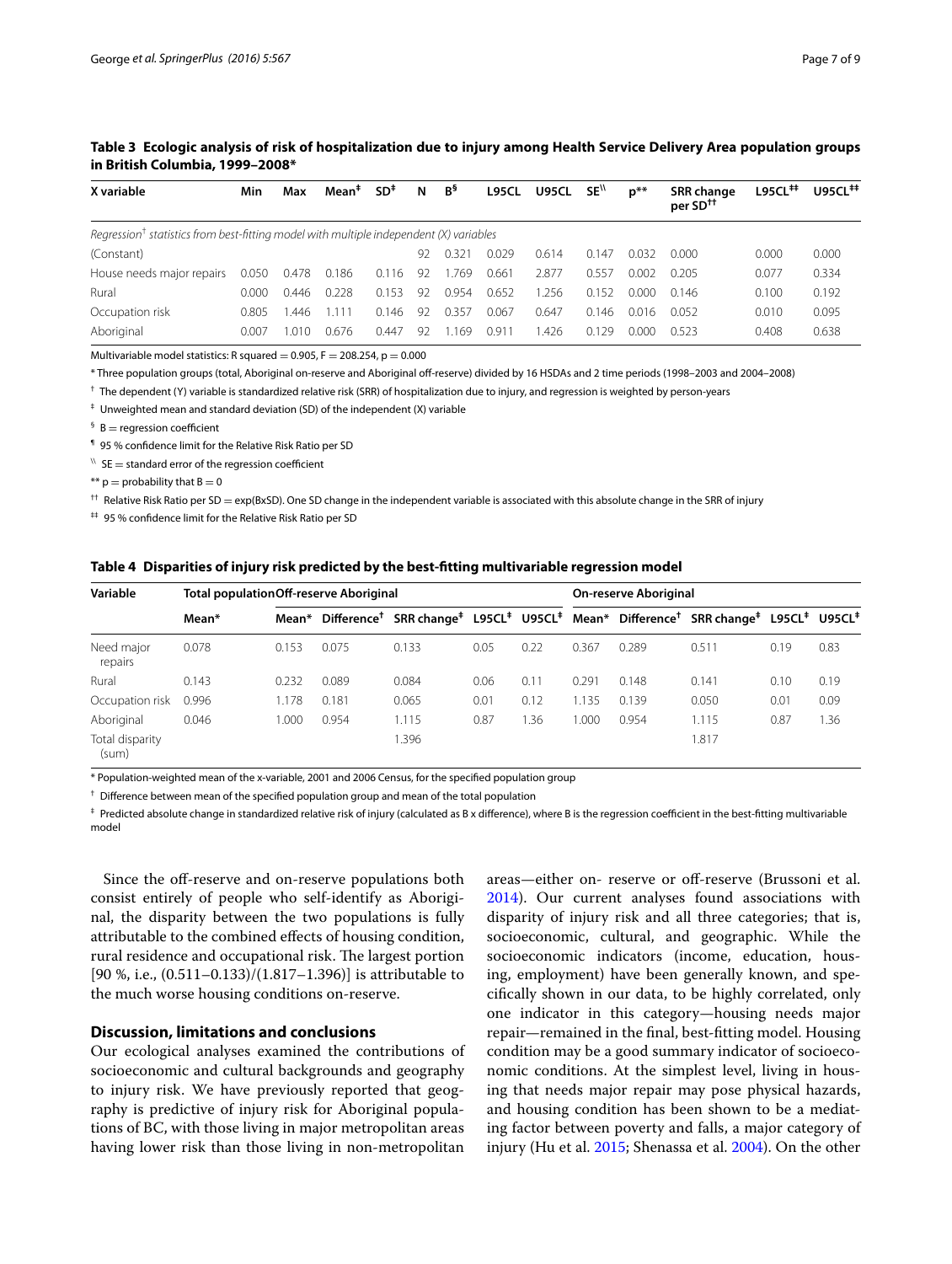hand, housing conditions may be indicative of a lack of resources. At a more complex level, communities with high numbers of houses that need major repair may have issues signifying lack of response to needs from local, provincial or federal levels of government for fiscal or other reasons. Or, it may be that inequality, including as measured by housing conditions in a community, rather than poverty is associated with health disparity (Marmot and Wilkinson [2005](#page-8-4); Shenassa et al. [2004](#page-8-23)).

We have previously reported that the risk of workplace injury among the Aboriginal population increases in accordance with employment rates (Jin et al. [2014\)](#page-8-19). In our current analyses, we found occupational risk to be associated with higher risk of injury. Occupational risk may have a direct effect, it may be a proxy for socioeconomic disadvantage, or it may be an indicator of more generalized risk-taking behaviour.

Our data show that: (1) cultural density does not influence risk to Aboriginal peoples, (2) living off-reserve reduces risk by improving socioeconomic and geographic conditions, and (3) ethnicity itself is associated with most of the disadvantage suffered by Aboriginal peoples.

Aboriginal status has been cited as a determinant of health; however, in the literature, researchers frequently describe this as an *indirect* determinant (Wilkinson and Pickett [2009;](#page-8-24) Gracey and King [2009](#page-8-25); King et al. [2009\)](#page-8-26). In their recent systematic review of the literature on social determinants of health, Kolahdooz et al. [\(2015\)](#page-8-0) found that the health of Aboriginal peoples was disproportionally affected by social determinants of health, although they found limited data on the associations between income, personal and social circumstances and health outcomes. They also found that the literature was sparse regarding the factors contributing to housing status and its impacts on health outcomes. We concur with Kawachi et al. ([2005\)](#page-8-14) in their suggestion that strengthening information infrastructure to measure and monitor disparities in class and race will be useful in eliminating health disparities.

Limitations exist with our data and our analyses. The data were obtained from the provincial dataset of hospitalizations, for which data collection may not be precise because of human error and because the data were collected for purposes other than use for this study. As well, observational studies cannot indicate causation. Each of our predictor variables was independently associated with injury risk and each would be correlated with each other. Multiple regression analysis, when finding the most efficient and compact model, eliminates closely correlated variables; therefore, some variables may be eliminated in favour of others which could be functionally important to understanding causation for the research questions under study.

Our analyses show that socioeconomic disadvantages, rural place of residence, and Aboriginal ethnicity itself independently contribute to increased injury risk. We can only speculate about the pathways, and whether they are direct or indirect. The reduction in disparity of injury is encouraging.

#### **Authors' contributions**

All authors (MAG, MB, AJ, CEL, RM) contributed equally to this manuscript. All authors contributed to the conceptualization of the research plan. AJ conducted statistical analyses. MAG wrote the first draft of the manuscript. All authors read and approved the final manuscript.

#### **Author details**

<sup>1</sup> Department of Pediatrics, Faculty of Medicine, University of British Columbia, Vancouver, BC, Canada. <sup>2</sup> Child and Family Research Institute, Room F508, 4480 Oak Street, Vancouver, BC V6H-3V4, Canada.<sup>3</sup> School of Population and Public Health, University of British Columbia, Vancouver, BC, Canada. 4 Epidemiology Consultant, Surrey, BC, Canada. 5 Department of Psychology, Faculty of Social Sciences, University of Victoria, Victoria, BC, Canada. <sup>6</sup> Faculty of Human, Social and Educational Development, Thompson Rivers University, Kamloops, BC, Canada.

#### **Acknowledgements**

The authors thank Anna Low, Sherylyn Arabsky and Kelly Sanderson of Population Data BC for assistance with data access and linkage, and Stewart Deyell of Statistics Canada for assistance in obtaining custom tabulations of Census data

*Disclaimer*: All inferences, opinions, and conclusions drawn in this journal article are those of the authors, and do not reflect the opinions or policies of the Data Stewards.

#### **Competing interests**

The authors declare that they have no competing interests.

Received: 20 January 2016 Accepted: 3 May 2016 Published online: 10 May 2016

#### **References**

- <span id="page-7-8"></span><span id="page-7-1"></span>Adelson N (2005) The embodiment of inequity. CJPH 96(Supp 2):S34–S61 British Columbia Ministry of Health [creator] (2012): Medical Services Plan (MSP) Payment Information File. British Columbia Ministry of Health [pub-
- <span id="page-7-6"></span>lisher]. Data Extract. MOH (2012).<http://www.health.gov.bc.ca/data/> British Columbia Vital Statistics Agency [creator] (2011): Vital Statistics Births. Population Data BC [publisher]. Data extract. BC Vital Statistics Agency (2011).<https://www.popdata.bc.ca/data>
- <span id="page-7-7"></span>British Columbia Vital Statistics Agency [creator] (2011): Vital Statistics Deaths. Population Data BC [publisher]. Data extract. BC Vital Statistics Agency (2011).<https://www.popdata.bc.ca/data>
- <span id="page-7-4"></span>Brussoni M, Jin A, George MA, Lalonde CE (2014) Aboriginal community-level predictors of injury-related hospitalization in British Columbia, Canada. Prev Sci. doi[:10.1007/s11121-014-0503-1](http://dx.doi.org/10.1007/s11121-014-0503-1)
- <span id="page-7-9"></span>Brussoni M, George MA, Jin A, Lalonde CE, McCormick R (2016) Injuries to Aboriginal populations living on- and off-reserve in metropolitan and nonmetropolitan areas in British Columbia, Canada, 1986–2010 **(in press)**
- <span id="page-7-0"></span>Canadian Centre for Policy Alternatives (CCPA) (2010) The income gap between Aboriginal peoples and the rest of Canada. CCPA
- <span id="page-7-5"></span>Canadian Institute for Health Information [creator] (2012): Discharge Abstract Database (Hospital Separations). British Columbia Ministry of Health [publisher]. Data Extract. MOH (2012). <http://www.health.gov.bc.ca/data/>
- <span id="page-7-2"></span>Coburn D (2004) Beyond the income inequality hypothesis: class, neo-liberalism, and health inequalities. Soc Sci Med 58:41–56
- <span id="page-7-3"></span>George MA, Jin A, Brussoni M, Lalonde CE (2015a) Is the injury gap closing between the Aboriginal and general populations of British Columbia? Health Rep 26(1):3–14